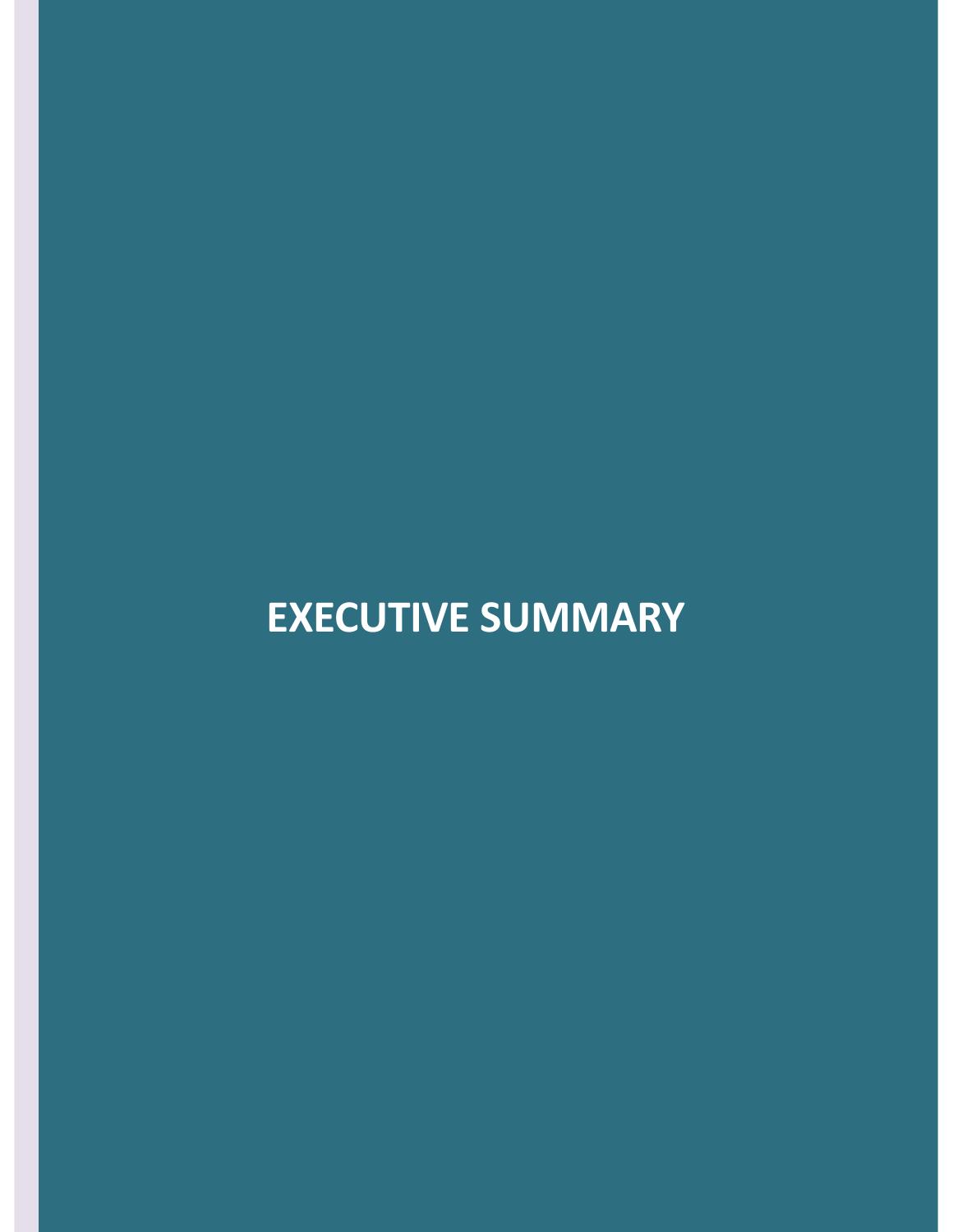This Report on the Finances of<br>
the Government of Mizoram is<br>
being brought out with a view to<br>
assess objectively the financial<br>
performance of the State during<br>
the year 2013-14. The aim of this Report is the Government of Mizoram is being brought out with a view to assess objectively the financial performance of the State during to provide the State Government with timely inputs based on actual data so that there is a better insight into both well performing as well as ill performing schemes/programmes of the Government. In order to give a perspective to the analysis, an effort has been made to compare the achievements with the targets envisaged by the State Government in Fiscal Responsibility and Budget Management Act, 2006 as well as in the Budget Estimates of 2013-14 and projections made by Thirteenth Finance Commission.

## **The Report**

Based on the audited accounts of the Government of Mizoram for the year ending March 2014, this Report provides an analytical review of the Annual Accounts of the State Government. The Report is structured in three Chapters.

**Chapter-I** is based on the audit of Finance Accounts and makes an assessment of Mizoram Government's fiscal position as on 31 March 2014. It provides an insight into trends in committed expenditure, borrowing pattern besides a brief account of central funds transferred directly to the State Implementing Agencies.

**Chapter-II** is based on the audit of Appropriation Accounts and gives the grantby-grant description of appropriations and the manner in which the allocated resources were managed by the service delivery Departments.

**Chapter-III** is an inventory of Mizoram Government's compliance with various reporting requirements and financial rules.

The report also has appendices of additional data collated from several sources in support of the findings and at the end gives a glossary of selected terms related to State economy, used in this report.

## **Audit findings**

# *Revenue Receipts*

Revenue receipts increased by  $\bar{\mathcal{R}}$  228.11 crore (5.03 *per cent*) over the previous year mainly due to increase in Grants-in-Aid  $(\bar{\zeta}$  167.89 crore). The revenue receipt  $($ ₹4,764.85 crore) was lower by ₹274.57 crore (5.45 *per cent*) than the assessment of the State Government in its Fiscal Correction Path (FCP) ( $\bar{\xi}$  5,039.42 crore).

# *Revenue Expenditure and Capital Expenditure*

Revenue expenditure increased by  $\bar{\xi}$  408.07 crore (9.05 *per cent*) while capital expenditure decreased by  $\bar{\xi}$  8.15 crore (1.34 *per cent*) over the previous year. Revenue expenditure was higher by ` 259.37 crore (5.57 *per cent*) over the assessment made by the State Government in its FCP ( $\bar{\tau}$  4,657.61 crore) while, capital expenditure was higher by  $\bar{\xi}$  281.19 crore (32.67 *per cent*) over the projection made by the State Government in its FCP  $($ ₹ 451.80 crore)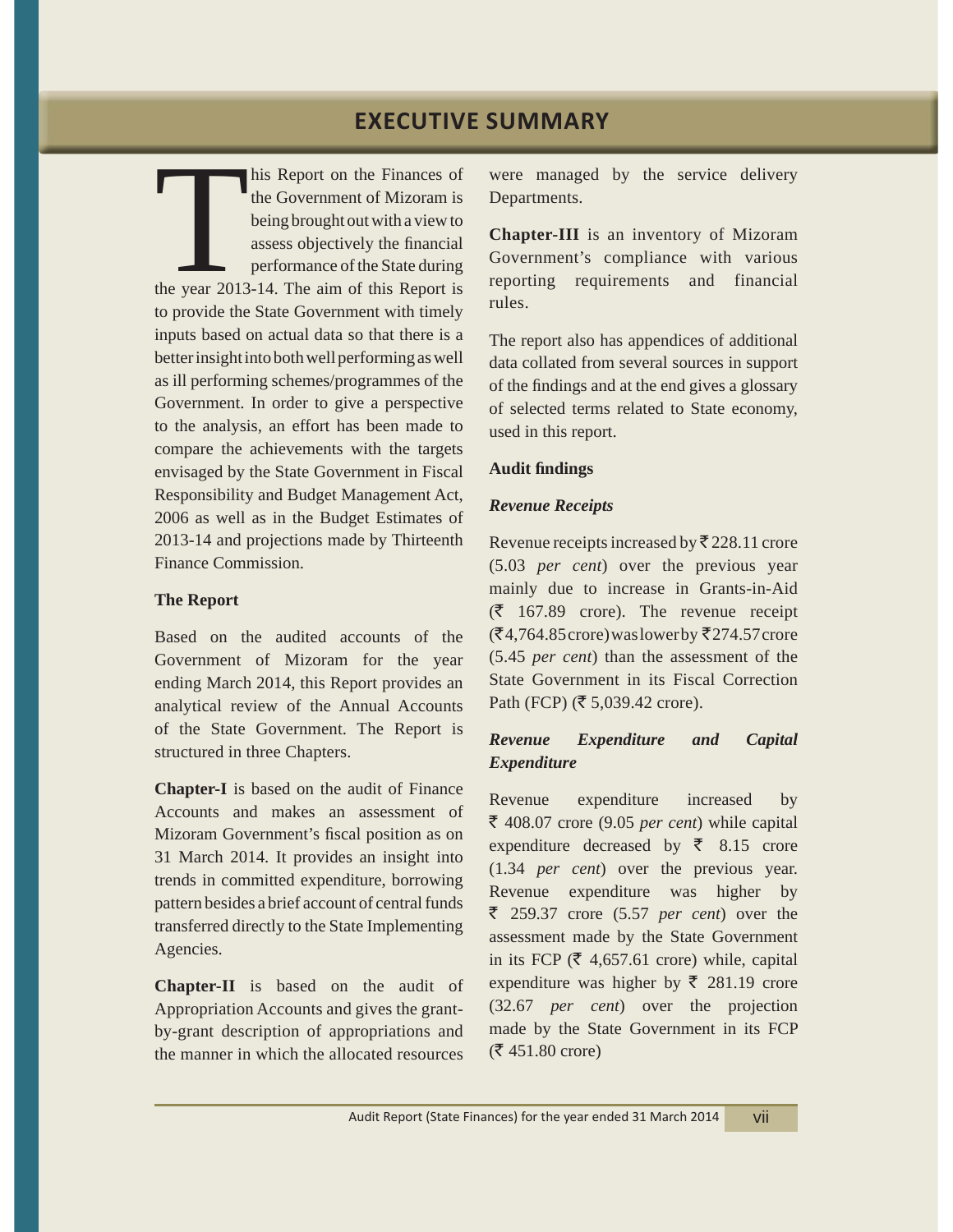The total expenditure of the State increased progressively from  $\overline{\xi}$  3,300.44 crore in 2009-10 to ₹ 5,547.09 crore in 2013-14 at an annual average rate of 13.61 *per cent* and increased by 7.78 *per cent* from  $\bar{\xi}$  5,146.71 crore in 2012-13 to  $\bar{5}$ , 5,547.09 crore in 2013-14. Of the total expenditure during 2013-14, the revenue expenditure ( $\bar{\xi}$  4,916.98 crore) constituted 88.64 *per cent* while capital expenditure (` 599.40 crore) constituted 10.81 *per cent* and loans and advances ( $\bar{\tau}$  30.71 crore) constituted 0.55 *per cent*.

The breakup of total expenditure in terms of plan and non-plan expenditure during 2013-14 reveals that while the share of plan expenditure of  $\bar{\xi}$  2,312.59 crore constituted 41.69 *per cent* of the total expenditure, the remaining 58.31 *per cent* ( $\overline{\xi}$  3,234.50 crore) was non-plan expenditure. Moreover, out of the increase of  $\bar{\xi}$  400.38 crore in total expenditure in 2013-14, plan expenditure constituted 3.57 *per cent* ( $\bar{\zeta}$  14.31 crore) while non-plan expenditure contributed 96.43 *per cent* (₹ 386.07 crore).

## *Fiscal liabilities*

The overall fiscal liabilities of the State increased at an average annual rate of 10.92 *per cent* during the period 2009-14. During the current year, the overall fiscal liabilities of the State Government increased by  $\bar{\tau}$  494.27 crore (9.66 *per cent*) from  $\bar{\xi}$  5,114.20 crore in 2012-13 to  $\bar{5}$ , 5,608.47 crore in 2013-14. The increase in fiscal liabilities was mainly due to increase in the Public Account liabilities by  $\bar{\tau}$  495.69 crore and Internal Debt by  $\bar{z}$  185.38 crore, offset by a decrease in

Loans and Advances by  $\bar{\tau}$  186.80 crore. *The ratio of fiscal liabilities to GSDP has decreased from 63.51 per cent in 2012-13 to 54.47 per cent in 2013-14. However, the ratio of fiscal liabilities to revenue receipts increased from 112.73 per cent in 2012-13 to 117.71 per cent in 2013-14 and with respect to Own resources it increased from 1,173.12 per cent in 2012-13 to 1,322.63 per cent in 2013-14.* The buoyancy of these liabilities with respect to GSDP during the year was 0.35. However, with respect to revenue receipts it was 1.92 indicating that for each one *per cent* increase in revenue receipts, fiscal liabilities grew by 1.92 *per cent*. The buoyancy of fiscal liabilities with respect to own resources was (-) 3.54. Against the target of 79.20 *per cent*  set by the XIII FC for the current year, the outstanding fiscal liabilities of the State at the end of the year 2013-14 stood at 54.47 *per cent* of GSDP.

#### *Investment and Returns*

As of 31 March 2014, Government had invested  $\bar{\tau}$  22.27 crore in Government Companies and Co-operative Bank, Societies, *etc.* out of which an amount of  $\bar{\mathcal{F}}$  4.92 crore was invested in Government Companies and  $\bar{\xi}$  17.35 crore was invested in Co-operative Bank, Societies, *etc.* During the current year, the State Government invested  $\bar{\tau}$  97 lakh in Government Companies and  $\bar{z}$  11.92 lakh in Consumer Co-operatives. No dividend was received during 2013-14. *The average return on this investment was Nil in the last five years while the Government paid an average interest rate ranging from 2.60 per cent to 7.02 per cent on its borrowings during 2009-14.*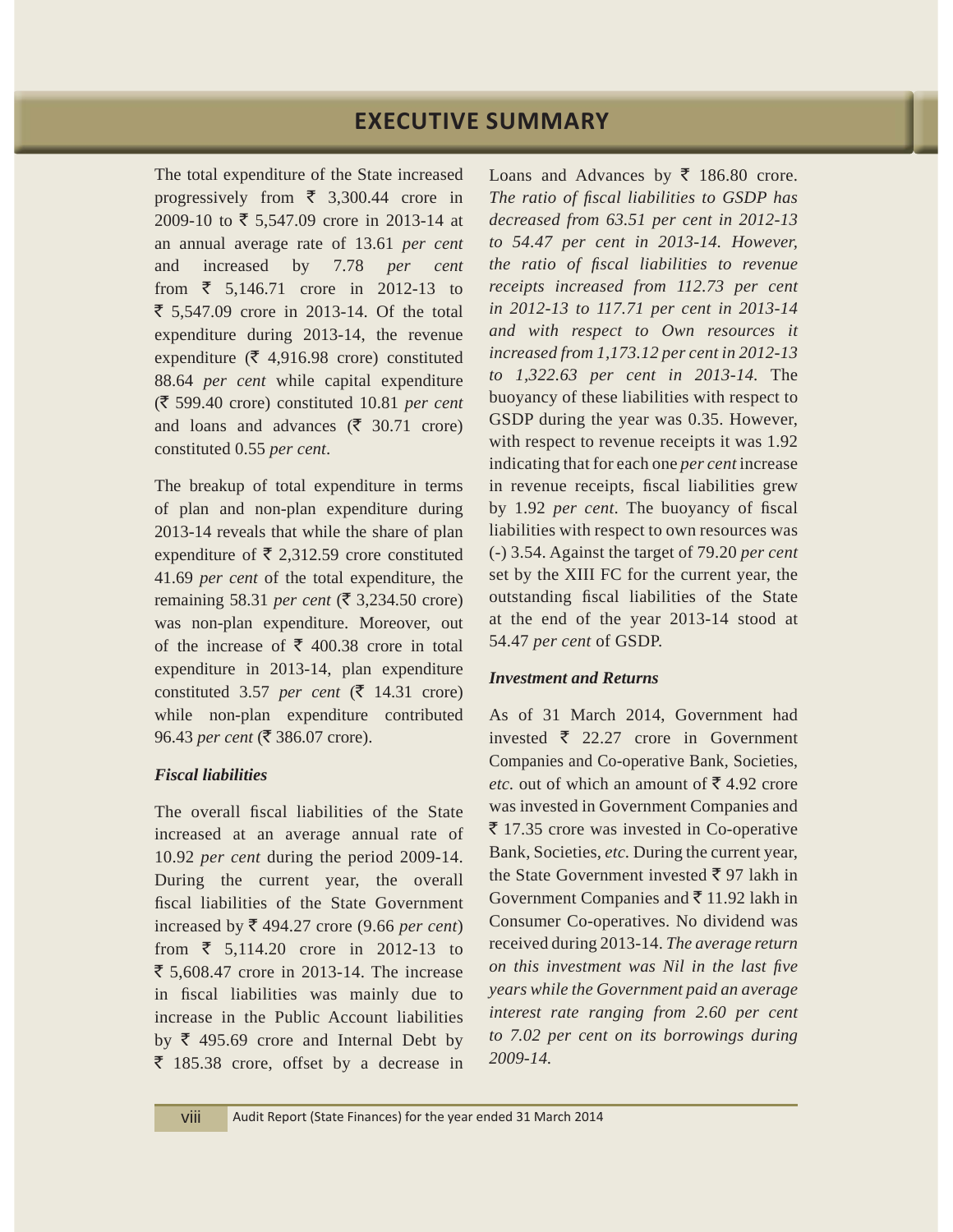#### *Debt sustainability*

During the current year, the sum of quantum spread and primary deficit remained positive indicating that the debt-GSDP ratio is stable. The sum of quantum spread and primary deficit increased considerably by  $\bar{\xi}$  561.54 crore from  $\bar{\xi}$  127.09 crore during 2012-13 to  $\bar{\xi}$  688.63 crore during 2013-14, which was attributable to increase in quantum spread (quantum spread increased due to increase in the growth rate of GSDP) in 2013-14 to  $\bar{\tau}$  1,153.25 crore as compared to quantum spread of  $\bar{\tau}$  419.82 crore in 2012-13. This indicated improved debt stability *vis-à-vis* GSDP during the current year (mainly due to high growth rate of GSDP in 2013-14) compared to the previous year and hence the debt-GSDP ratio would eventually be falling in the upcoming years if the growth rate of GSDP is sustained at the current level.

Widening of the resource gap from a  $(-) \le 102.27$  crore during 2012-13 to  $() \space \bar{\tau}$  168.63 crore during 2013-14 indicates depreciating capacity of the State to sustain the debt from the non-debt receipts in the medium to long run. This also meant the State had to depend on borrowed funds for meeting current revenue and capital expenditure.

## *Cash Balances*

Cash balance of the State Government at the end of the current year decreased by  $\bar{5}$  10.49 crore from  $\bar{5}$  262.52 crore in 2012-13 to  $\overline{\xi}$  252.03 crore in 2013-14. There was also a difference of  $\bar{\bar{\tau}}$  57.43 crore (net credit) at the end of the accounting year 2013-14 between the Cash Balance as worked out by the Principal Accountant General and as reported by the Reserve Bank of India. This difference is mainly due to erroneous reporting by the accredited banks to the Reserve Bank of India, Nagpur which is responsible for maintaining the Cash Balance of the State Government.

## *Fiscal Imbalances*

Due to increase of ₹ 400.38 crore in total expenditure in 2013-14 over the previous year, the position of both fiscal deficit and primary deficit also deteriorated. While fiscal deficit increased by  $\bar{\tau}$  168.63 crore, primary deficit had increased by  $\bar{\tau}$  172.28 crore over the previous year.

**Financial Management and Budgetary Control***:* The estimates of receipts and expenditure under Consolidated Fund, Contingency Fund and Public Account were prepared without adequate and due diligence in observing prescribed budgetary regulations.

Non-maintenance of Budget calendar, poor verification of departmental figures *etc.*, indicate absence of financial control. Besides, failure to put in place control mechanisms, huge excess expenditure over budget provisions, non-utilisation of budget provisions and persistent savings *etc.* were noticed.

During 2013-14, an expenditure of  $\overline{\xi}$  6,613.50 crore was incurred against the total grants and appropriations of  $\bar{\bar{\xi}}$  8,055.81 crore, resulting in savings of  $\bar{\tau}$  1,442.31 crore. The overall savings of  $\bar{\tau}$  1,442.31 crore were the net result of savings of  $\bar{\tau}$  1,942.42 crore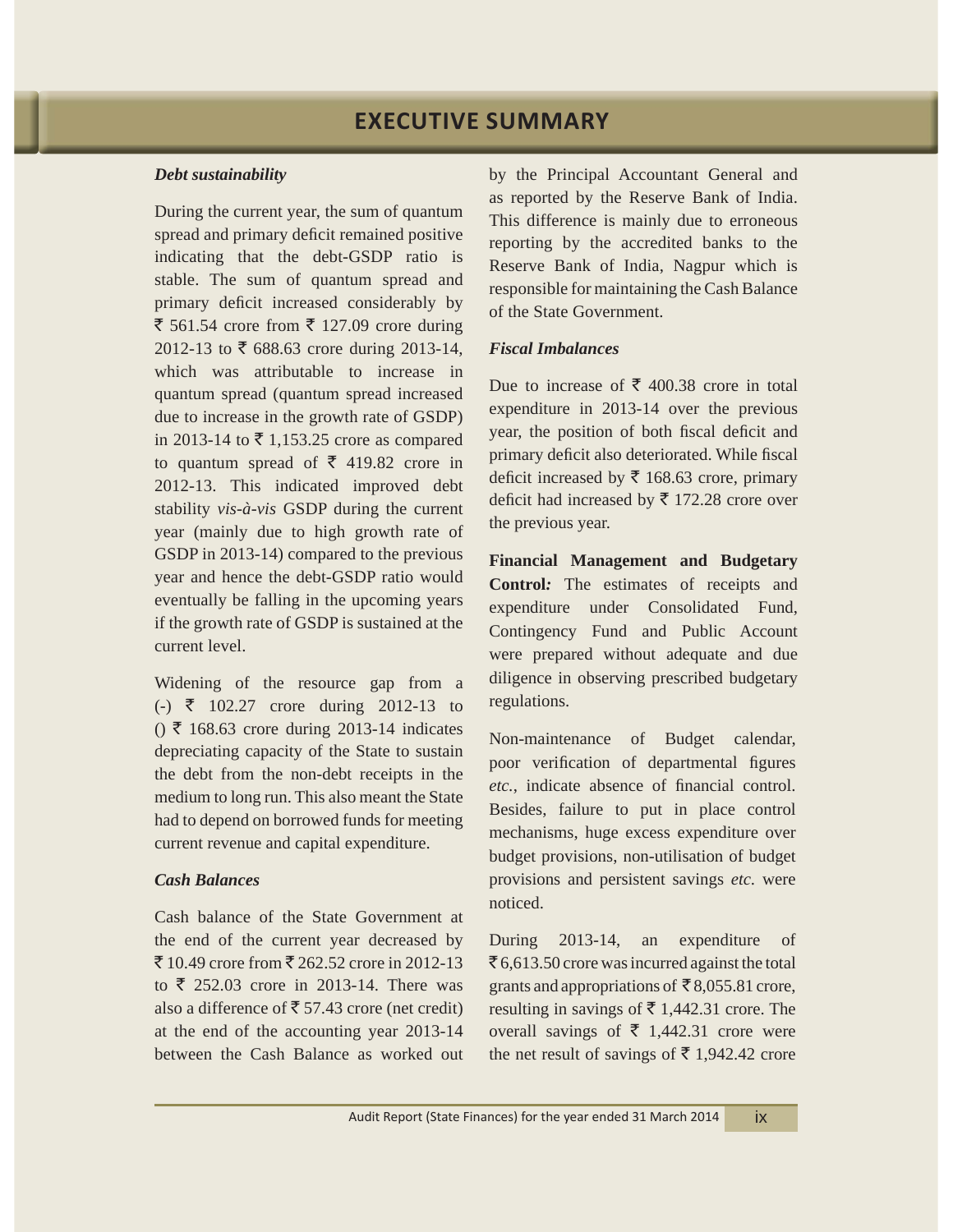which was offset by excess of  $\bar{\bar{\xi}}$  500.11 crore. The excess requires regularisation under Article 205 of the Constitution of India. Moreover, it was seen that at the close of the financial year 2013-14, there were six grants/appropriations in which savings of  $\bar{\tau}$  3.08 crore (0.16 *per cent* of the total savings) occurred but no part of the available savings was surrendered by the concerned Departments.

Out of the total provision amounting to  $\bar{z}$  1,793.58 crore in 62 Schemes, an amount of  $\bar{\zeta}$  1,653.59 crore was surrendered which included 100 *per cent* surrender in 32 Schemes amounting to  $\bar{\mathfrak{c}}$  1,157.84 crore.

In 19 cases, as against savings of  $\bar{\xi}$  285.13 crore, an amount of  $\bar{\xi}$  295.94 crore was surrendered resulting in excess surrender of  $\bar{\mathfrak{F}}$  10.81 crore. Injudicious re-appropriation proved excessive or insufficient and resulted in savings/excess of over  $\bar{z}$  10 lakh and above in 30 sub-heads.

**Financial Reporting***:* At the end of March 2014, an amount of  $\bar{\tau}$  2,774.19 crore remained outstanding for want of Utilisation Certificates. The annual accounts of Mizoram Khadi & Village Industries Board (MKVIB) for the year 2011-12 have been furnished. In the absence of the annual accounts, proper account/utilisation of the grants and loans disbursed to the above mentioned Autonomous Bodies remained unverified. In spite of repeated comments about the arrears in preparation of accounts of two Commercial Undertakings by the Comptroller and Auditor General of India in previous State reports, no improvement has been reported by the undertakings. In the absence of timely finalisation of accounts, the investment of the Government remained outside the scrutiny of Audit/State Legislature. Consequently, corrective measures, if any, needed for ensuring accountability could not be taken in time.

## **Recommendations**

*Revenue Receipts: The State Government should mobilize additional resources both through tax and non-tax sources by expanding the tax base and rationalizing user charges. It should also make efforts to collect revenue arrears. Efforts should also be made to increase tax compliance, reduce tax administration costs, etc. so that deficits are contained. The State Government should ensure that the Government of India releases all grants due to the State by taking timely action on all conditionalities that are pre-requisite to the release. There is an urgent need to improve collection of tax and non-tax revenues so that dependence on borrowed funds could be reduced.*

*Prioritisation of Expenditure: The Government should also focus on expenditure management to bring about qualitative improvement in the public spending. The State Government should initiate action to restrict the components of non-plan revenue expenditure by phasing out implicit subsidies and resort to need-based borrowings to curb interest and principal payments. In view of the improvement achieved in revenue surplus and reduction of fiscal deficit, the State Government should put in place more stringent fiscal reforms measures to maintain a sustainable space to provide scope for*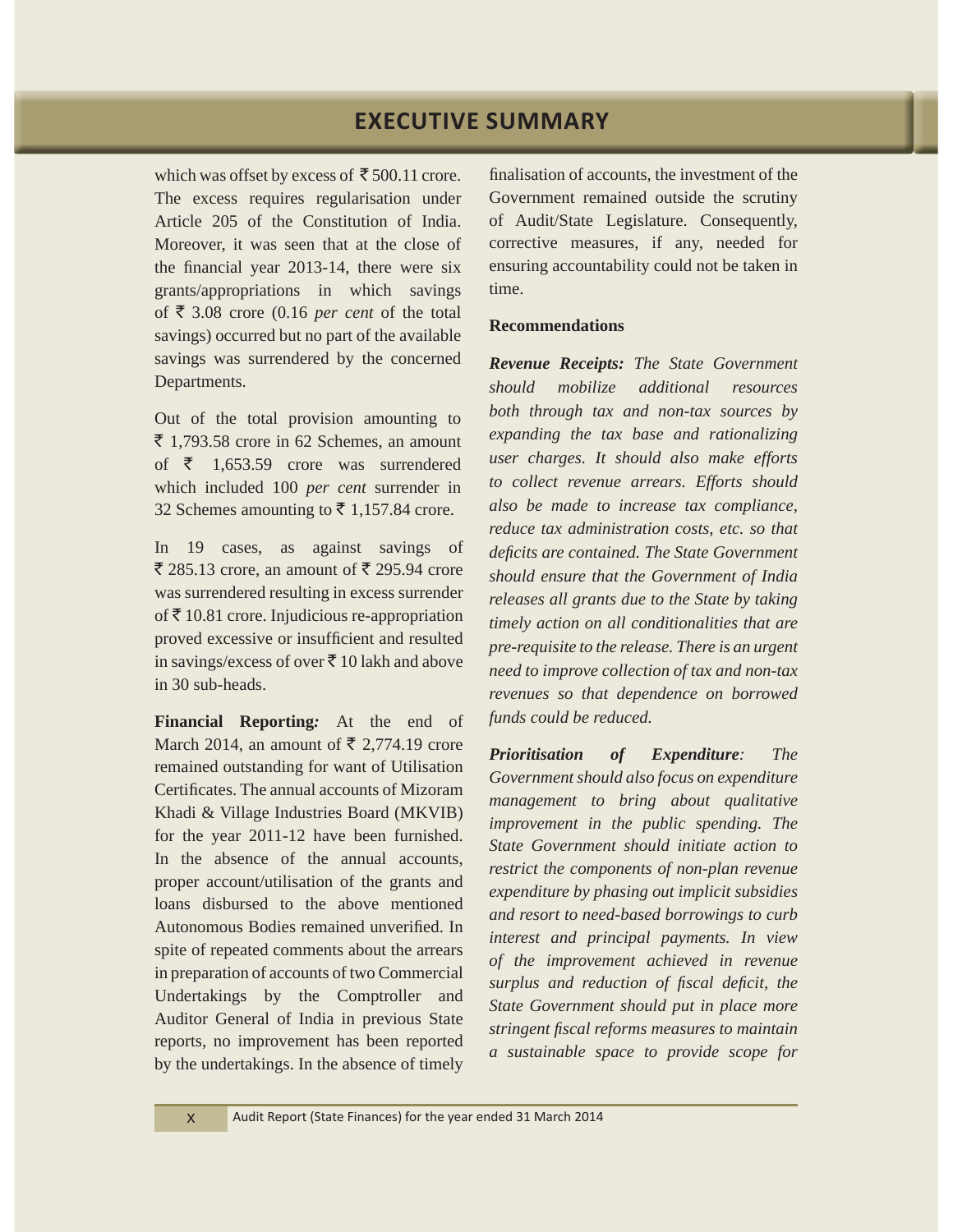*fiscal stability. As such there is an urgent need to apply due prudence in expenditure pattern so that the resource gap remains within manageable controls of the fiscal capability of the State. The increasing revenue expenditure should be curtailed as it poses a threat to the State Government's capability to maintain revenue surplus and to build up the accumulated revenue surplus for financing the capital investment. In order to meet the yearly increments of revenue expenditure, the Government has to generate its own resources.*

*Debt Sustainability: Recourse to borrowed funds in future should be carefully assessed and managed so that the recommendations of the Thirteenth Finance Commission to bring Fiscal Liabilities-GSDP ratio to around 25 per cent could be achieved by 2014-15. Maintaining a calendar of borrowings to avoid bunching towards the end of the fiscal year will ensure that market borrowings are sourced optimally. A clear understanding of the maturity profile of debt payments will go a long way in prudent debt management.* 

*Government Investments: A performancebased system of accountability should be put in place in the Government Companies/ Statutory Corporations so as to ensure profitability and improve efficiency in service. The Government should ensure better value for money in investments by identifying the Companies/Corporations which are endowed with low financial but high socio-economic returns and justify the use of high cost borrowed funds for non-revenue generating investments* 

*through a clear and transparent guideline. The Government should have a re-look on the re-structuring of the loss-making Companies so as to curb the increasing debt burden of the Government.*

*Market Borrowings: Strict monitoring and proper accounting by the Government is required to check the utilisation of market borrowing for generating capital assets.*

*Financial Management and Budgetary control: Government should put in place an effective mechanism to ensure financial discipline and prepare realistic budget. Budgetary controls should be strengthened in all the Government Departments where savings/excesses persisted for the last three years. Issuance of Re-appropriation/ surrender orders at the end of the year should be avoided. Provision of funds through supplementary provisions should be used as an instrument to fine-tune the flow of expenditure and should be applied in a judicious manner so that budget provisions and actual expenditure are convergent to each other as nearest as possible.*

*A close and rigorous monitoring mechanism should be put in place by the DDOs to adjust the Abstract Contingent Bills within thirty days from the date of drawal of the amount.*

*Financial Reporting: Finance Department should ensure strict compliance of codal provisions as well as its own instructions to honour Public Finance Accountability norms. The State Government should undertake regular monitoring and issue*